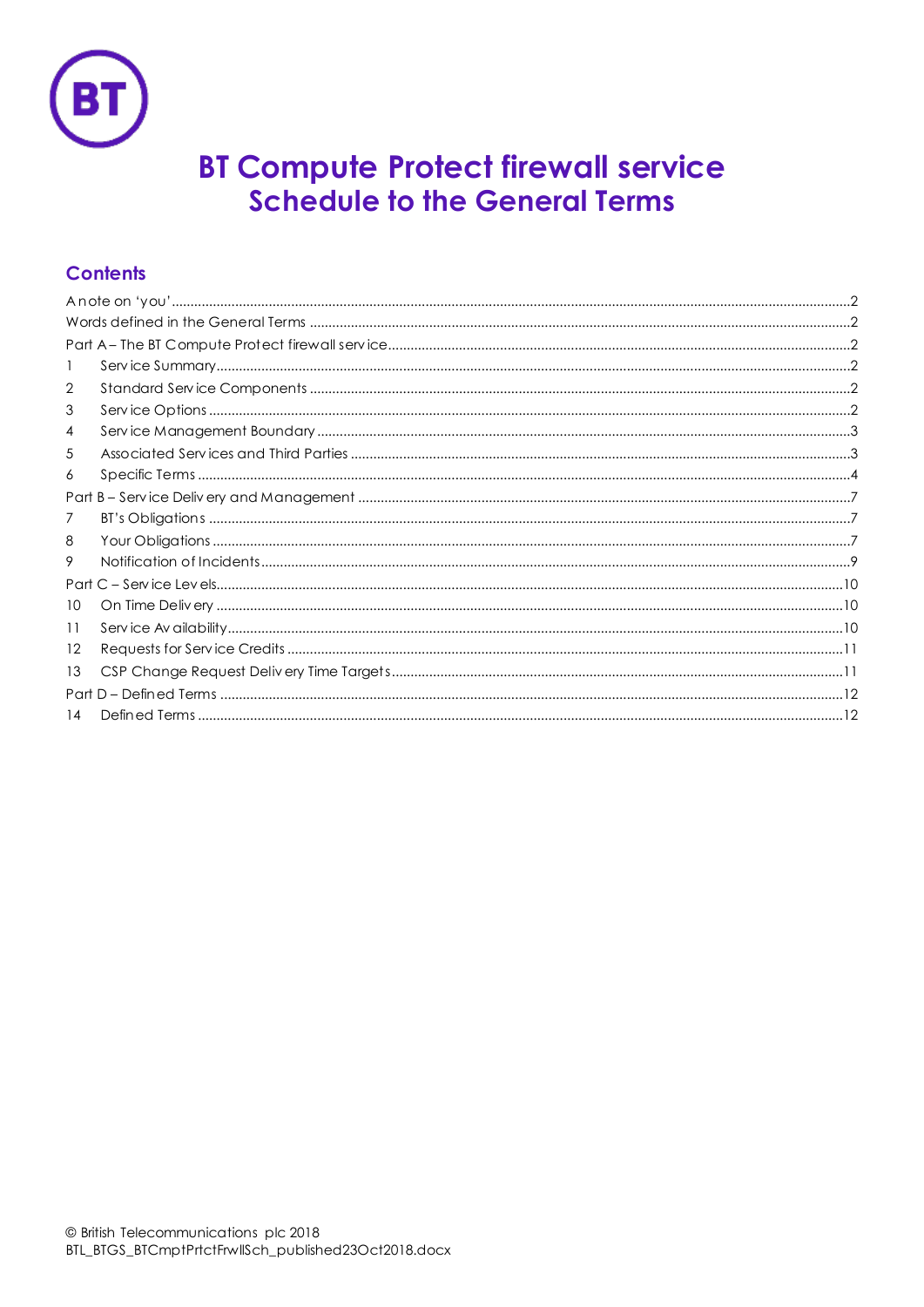

## <span id="page-1-0"></span>**A note on 'you'**

'You' and 'your' mean the Customer.

#### <span id="page-1-1"></span>**Words defined in the General Terms**

Words that are capitalised but hav e not been defined in this Schedule hav e the meanings giv en to them in the General Terms.

# <span id="page-1-2"></span>**Part A – The BT Compute Protect firewall service**

#### <span id="page-1-3"></span>**1 Service Summary**

BT will prov ide you with a v irtual managed firewall serv ice, comprising:

- 1.1 the Standard Serv ice Components; and
- 1.2 any of the Service Options that are selected by you as set out in any applicable Order,

up to the point of the Serv ice Management Boundary as set out in Paragraph [4](#page-2-0) ("**BT Compute Protect firewall service**")

#### <span id="page-1-4"></span>**2 Standard Service Components**

BT will prov ide you with all of the following standard serv ice components ("**Standard Service Components**") in accordance with the details set out in any applicable Order:

#### 2.1 **Virtual Firewall**

- 2.1.1 BT will prov ide a Virtual Firewall image to be deployed within your Cloud Infrastructure.
- 2.1.2 BT will commission the Virtual Firewall and will establish remote serv ice management of the Virtual **Firewall**

#### <span id="page-1-6"></span>2.2 **Service Performance Reports**

2.2.1 BT will prov ide BT standard near real-time or historic reports for key performance metrics and for securityrelated ev ents v ia a Customer Portal.

#### 2.3 **Network Segments**

2.3.1 BT will support multiple (v irtual) network segments.

#### <span id="page-1-5"></span>**3 Service Options**

BT will prov ide you with any of the following options ("**Service Options**") that are set out in any applicable Order and in accordance with the details set out in that Order:

#### <span id="page-1-7"></span>3.1 **VPN:**

- 3.1.1 BT will set up and configure the following types of VPN in accordance with BT's prev ailing technical standards as set out in the user guide prov ided to you by BT:
	- (a) site-to-site VPNs between two Virtual Firewalls which are both managed by BT;
	- (b) remote access VPNs, for remote Users to gain secure access to your internal network. BT will implement your rules to authenticate the User's access against your authentication serv er; and
	- (c) third party (extranet) VPNs, for creating a site-to-site VPN between your Virtual Firewall managed by BT, and a Virtual Firewall owned or managed by you or a third party. BT will only deliv er VPNs to firewalls managed by a third party after the Serv ice Start Date.

#### 3.2 **Firewall Intrusion Detection and Prevention Service:**

- 3.2.1 BT will:
	- (a) monitor traffic passing through your Virtual Firewall for attacks, in accordance with the applicable intrusion signature files;
	- (b) implement this Serv ice Option with a default configuration setting, including a standard signature list;
	- (c) maintain a subscription, on your behalf with the supplier, to the signature updates;
	- (d) apply the signature updates following issue to BT by the supplier of the Software;
	- (e) block high impact or high confidence attacks, as defined by the supplier of the Software; and
	- (f) disable the appropriate signature (or signature group if necessary) if you adv ise BT of a conflict with any of your legitimate business traffic.

#### 3.2.2 BT will not:

(a) make changes to the standard signature list;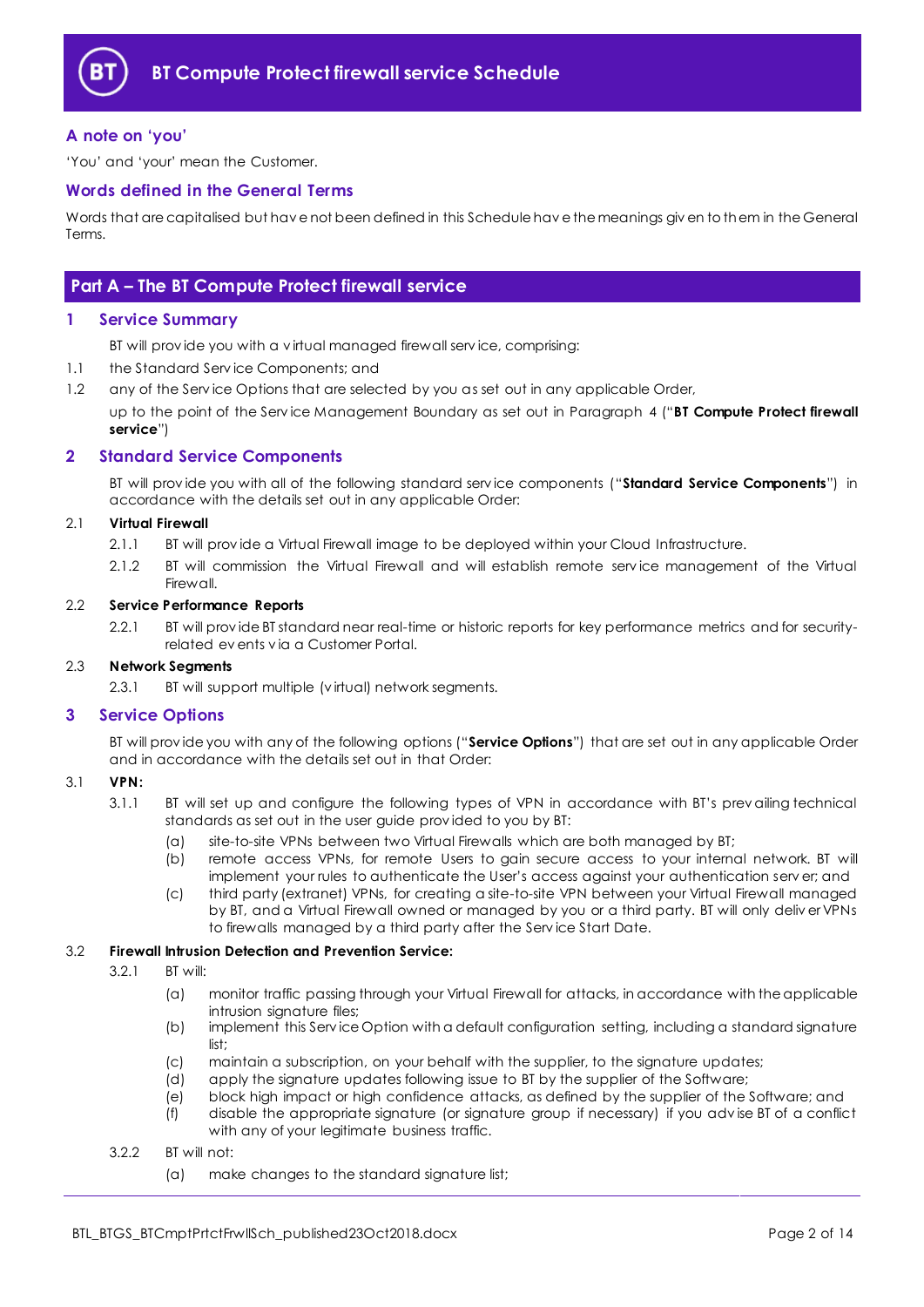

# **BT Compute Protect firewall service Schedule**

- (b) ev aluate the signatures before applying them; and
- (c) monitor, prov ide alerts or serv ice specific reports outside of the generic monitoring, alerting or summary reporting.
- 3.2.3 Reporting for this Serv ice Option will be av ailable in accordance with Paragrap[h 2.2.](#page-1-6)
- 3.2.4 If BT alters the parameters for applying new signatures in "**block**" mode upon your request, you will accept responsibility for the increased risk of false positiv es (blocks to legitimate traffic) or the increased risk of attacks being missed.

#### 3.3 **Firewall URL Filtering and Application Control:**

- 3.3.1 BT will:
	- (a) block access to the Internet sites that you ask BT to, in accordance with your CSP;
	- (b) send an appropriate message to a User attempting to access a blocked or restricted Internet site to adv ise either:
		- (i) that the User request has been blocked; or
		- (ii) that the User will first confirm acceptance of your acceptable use policy (or similar warning). Upon acceptance, the page will be deliv ered; and
	- (c) implement any alterations v ia the standard configuration management process, as set out in the user guide prov ided to you by BT, in the ev ent of any change in your CSP.
- 3.3.2 Reporting for this Serv ice Option will be av ailable in accordance with Paragrap[h 2.2.](#page-1-6)

#### 3.4 **Firewall Anti-Virus:**

- 3.4.1 BT will:
	- (a) check web browser (http) traffic for known malware;
	- (b) inspect requests from Users for an executable file from a site on the Internet, against the current antiv irus definition file set out in the applicable intrusion signature files. If no v irus is detected, the file will be passed to the User. If a v irus is detected the file will be blocked and deleted; and
	- (c) keep antiv irus definition files up to date by regular downloads direct from the supplier.
- 3.4.2 Reporting for this Serv ice Option will be av ailable in accordance with Paragrap[h 2.2.](#page-1-6)

#### 3.5 **Firewall Anti-Bot Service:**

- 3.5.1 BT will check and block outbound traffic for communication with known command and control serv ers used by owners of malicious software.
- 3.5.2 Reporting for this Serv ice Option will be av ailable in accordance with Paragrap[h 2.2.](#page-1-6)

#### <span id="page-2-2"></span>3.6 **Ad Hoc Professional Service:**

- 3.6.1 BT will prov ide ad hoc technical support, chargeable per day, as set out in the applicable Order.
- 3.6.2 Professional Serv ices are deliv ered remotely unless otherwise set out in the applicable Order.

#### <span id="page-2-3"></span>3.7 **CSP production:**

- 3.7.1 BT will prov ide Professional Serv ices to assist you in the production and implementation of your CSP for a period of three Business Days.
- 3.7.2 If additional time is required for the creation of your CSP, BT will charge you for this in accordance with Paragrap[h 3.6.](#page-2-2)

#### 3.8 **Log Streaming:**

3.8.1 BT will configure your Virtual Firewall to prov ide a log stream to your SIEM.

#### <span id="page-2-0"></span>**4 Service Management Boundary**

- 4.1 BT will prov ide and manage the BT Compute Protect firewall serv ice as set out in Parts A, B and C of this Schedule, ("**Service Management Boundary**").
- 4.2 BT is responsible for monitoring and managing the Virtual Firewall.
- 4.3 BT will have no responsibility for the BT Compute Protect firewall service outside the Service Management Boundary, including:
	- 4.3.1 issues on Users' machines or your serv ers (e.g. operating system, coding languages and security settings);
	- 4.3.2 end to end network connectiv ity (e.g. your network or Internet connectiv ity); or
	- 4.3.3 managing identities of Users.

#### <span id="page-2-1"></span>**5 Associated Services and Third Parties**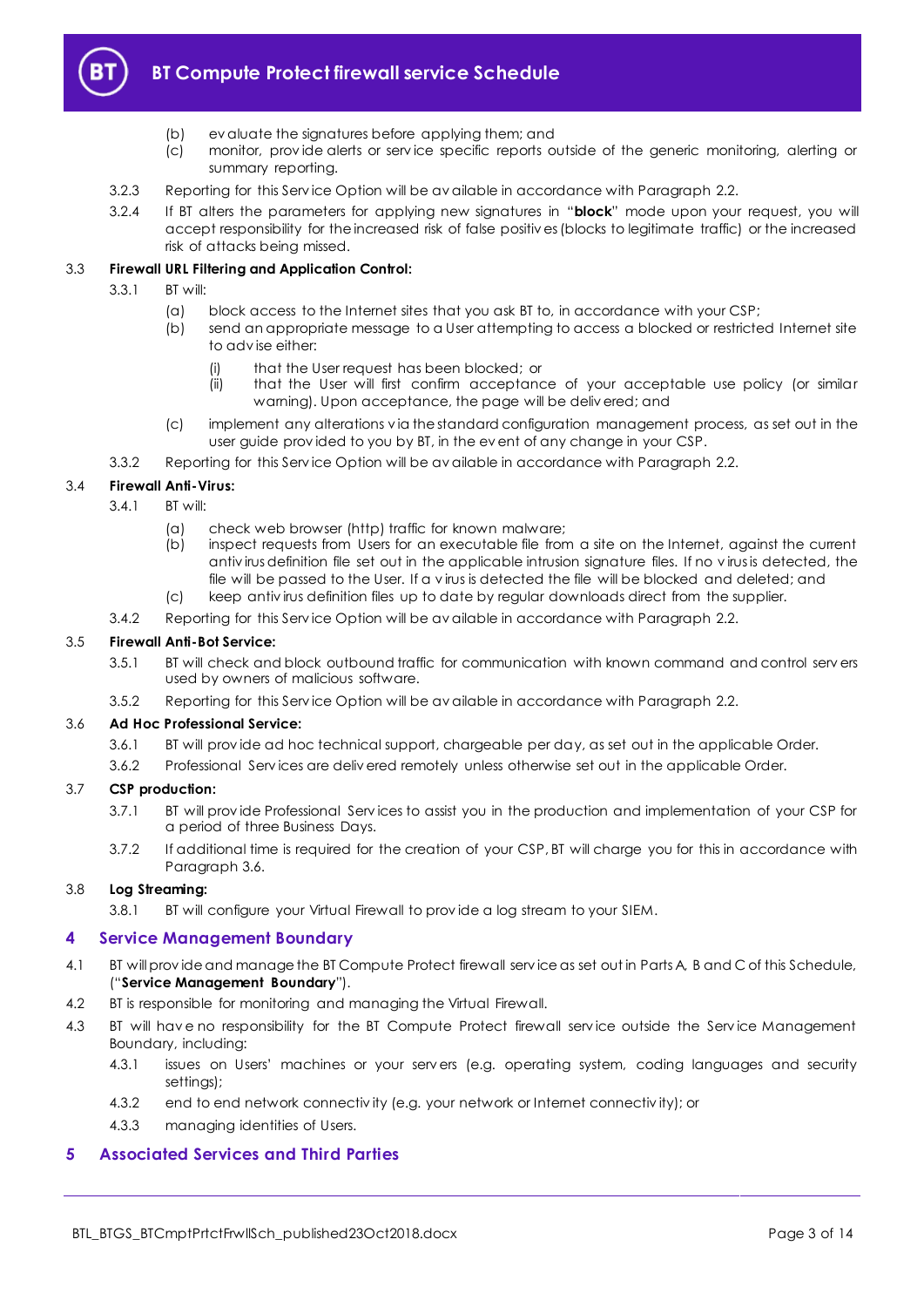

- <span id="page-3-8"></span>5.1 You will hav e the following serv ices in place to be able to deploy the Virtual Firewall prior to the BT Compute Protect firewall service being delivered. You will ensure that these services meet the minimum technical requirements that BT may specify:
	- 5.1.1 the BT Cloud Compute Serv ice; and

5.1.2 SIEM, if you select the Log Streaming Serv ice Option,

#### (each an "**Enabling Service**").

5.2 If BT prov ides you with any serv ices other than the BT Compute Protect firewall serv ice (including, but not limited to any Enabling Serv ice) this Schedule will not apply to those serv ices and those serv ices will be gov erned by their separate terms and conditions.

#### <span id="page-3-0"></span>**6 Specific Terms**

#### <span id="page-3-1"></span>6.1 **Changes to the BT Compute Protect firewall service**

- 6.1.1 BT may amend the Charges at any time by either:
	- (a) publishing the amendment online v ia the Customer Portal; or
		- (b) by giv ing Notice to you.
- <span id="page-3-4"></span>6.1.2 BT may propose changes to this Schedule (unless those changes relate to the Charges where Paragraph [6.1.1](#page-3-1) applies) by giv ing you Notice at least 30 days prior to the change taking effect ("**Notice to Amend**").
- <span id="page-3-2"></span>6.1.3 Within 21 days of any Notice to Amend, you will prov ide BT Notice:
	- (a) agreeing to the changes BT proposed, in which case those changes will apply from the date of our agreement; or
	- (b) terminating the Contract.
- <span id="page-3-3"></span>6.1.4 If we hav e not reached agreement in accordance with Paragraph [6.1.3\(a\)](#page-3-2) within 15 days, the terms of this Schedule will continue to apply unless you giv e Notice in accordance with Paragrap[h 6.1.3\(b\)](#page-3-3) or BT may giv e Notice of termination, in which case BT will immediately cease deliv ering the BT Compute Protect firewall serv ice.
- 6.1.5 Except as set out above in Paragraphs [6.1.1](#page-3-1) and [6.1.2,](#page-3-4) both of us will agree any other changes to the Contract in accordance with the prov isions in Clause 31 of the General Terms.

#### 6.2 **Minimum Period of Service**

- 6.2.1 At the end of the Minimum Period of Serv ice, unless one of us has giv en at least 14 days' Notice to the other of an intention to terminate the BT Compute Protect firewall serv ice in accordance with the Contract, BT will continue to prov ide the BT Compute Protect firewall serv ice and each of us will continue to perform our obligations in accordance with the Contract.
- 6.2.2 If either of us giv es Notice to the other of an intention to terminate the BT Compute Protect firewall serv ice, BT will cease deliv ering the BT Compute Protect firewall serv ice at 23.59 on the last day of the Minimum Period of Serv ice.

#### 6.3 **Termination for Convenience**

For the purposes of Clause 17 of the General Terms either of us may, at any time after the Serv ice Start Date and without cause, terminate the BT Compute Protect firewall serv ice or any Order by giv ing 14 days' Notice to the other.

#### <span id="page-3-7"></span>6.4 **Customer Committed Date**

- 6.4.1 If you request a change to the BT Compute Protect firewall serv ice or any part of the BT Compute Protect firewall serv ice, then BT may rev ise the Customer Committed Date to accommodate that change.
- 6.4.2 BT may expedite deliv ery of the BT Compute Protect firewall serv ice for operational reasons or in response to a request from you, but this will not rev ise the Customer Committed Date.

#### <span id="page-3-6"></span><span id="page-3-5"></span>6.5 **Changes to your CSP**

- 6.5.1 You may request additions, deletions, or modifications to your CSP and BT will enable you to request Standard Changes or Urgent Changes to your CSP, either on the Customer Portal or v ia the Serv ice Desk.
- 6.5.2 The CSP changes set out in Paragraph [6.5.1](#page-3-5) refer only to requests to change the rule-sets that define the BT Compute Protect firewall serv ice's operation.
- 6.5.3 BT will use reasonable endeav ours to identify errors or potential unforeseen consequences of your requested CSP changes and adv ise you appropriately.
- 6.5.4 BT will not be liable for any consequences arising from:
	- (a) your misspecification of your security requirements in your CSP; or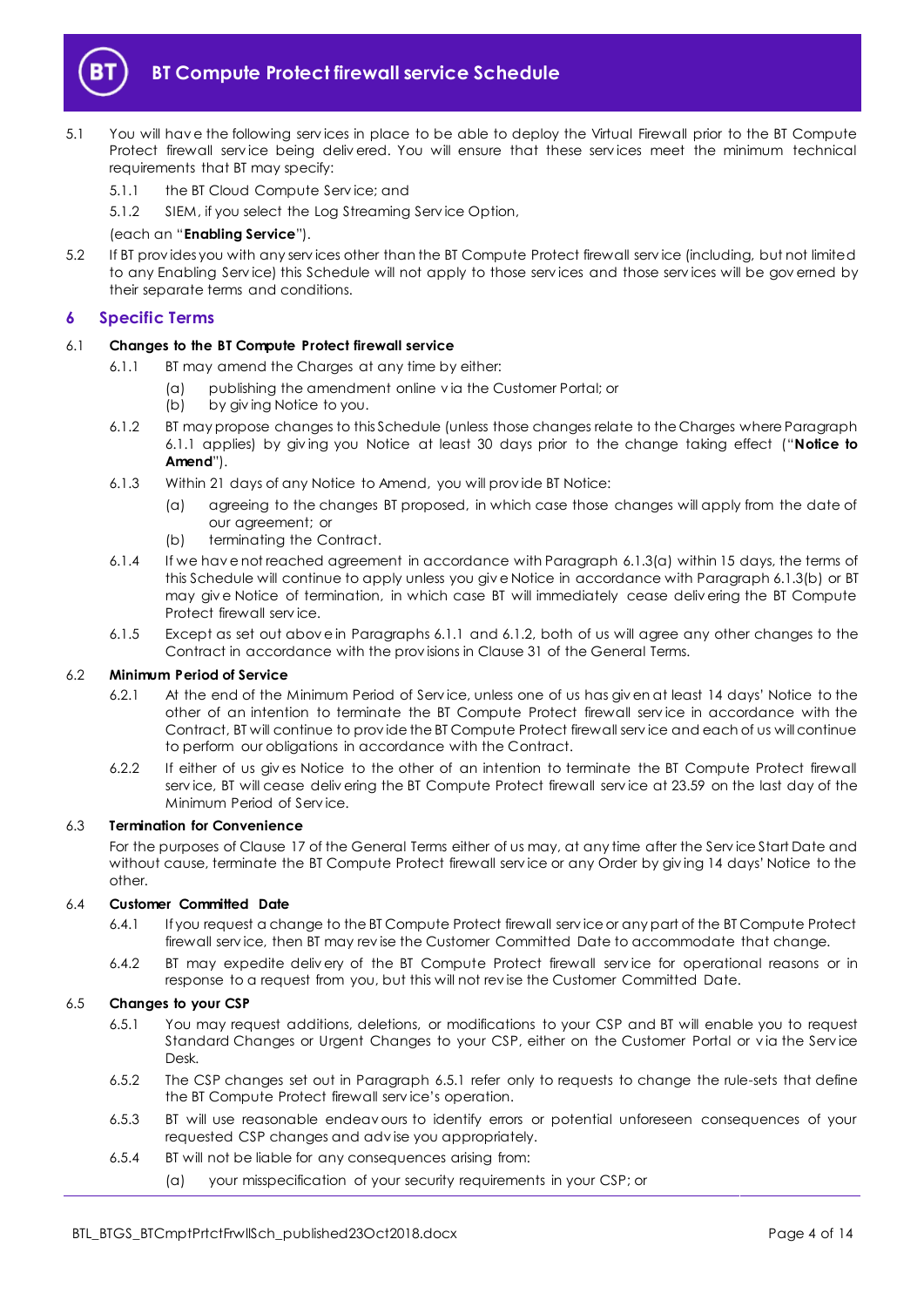

- (b) unforeseen consequences of a correctly specified and correctly implemented CSP.
- 6.5.5 BT will only make configuration changes as set out in Paragrap[h 6.5.1.](#page-3-5)
- 6.5.6 BT will apply the following "**reasonable use**" restrictions for changes to your CSP:
	- (a) you will not raise change requests more frequently than once a week. This will be measured by BT as an average over a rolling period of three months, per CSP. In the event that BT's measurements show that you are raising change requests more frequently than once per week, BT may, either:
		- (i) aggregate your requests ov er a period of time, so that they may be implemented more efficiently. In this ev ent there may be some implementation delays; or
		- (ii) rev iew your requirements and agree with you an appropriate alternativ e implementation process and any associated Charges.

#### 6.6 **Invoicing**

- 6.6.1 Unless set out otherwise in any applicable Order, BT will inv oice you for the following Charges in the amounts set out in any applicable Order:
	- (a) Installation Charges, on the Serv ice Start Date;
	- (b) Recurring Charges, except Usage Charges, monthly in adv ance on the first day of the relev ant month and for any period where the BT Compute Protect firewall serv ice is prov ided for less than one month, the Recurring Charges will be calculated on a daily basis;
	- (c) Usage Charges, monthly in arrears, calculated at the then current rates;
	- (d) Professional Serv ices Charges; and
	- (e) any Termination Charges incurred in accordance with Paragraph [6.7](#page-4-0) upon termination of the relev ant BT Compute Protect firewall serv ice.
- 6.6.2 BT may inv oice you for any of the following Charges in addition to those set out in any applicable Order:
	- (a) Charges for inv estigating and resolv ing Incidents that you report to BT where BT finds no Incident or that the Incident is caused by something for which BT is not responsible under the Contract;
	- (b) Charges for restoring BT Compute Protect firewall serv ice if the BT Compute Protect firewall serv ice has been suspended in accordance with Clause 10.1.2 of the General Terms;
	- (c) Charges for expediting prov ision of the BT Compute Protect firewall serv ice at your request after BT has informed you of the Customer Committed Date;
	- (d) reasonable expenses incurred by BT in prov iding configuration information in accordance with Paragraph [7.4.2;](#page-6-3)
	- (e) Charges for the upgrade of the Virtual Firewall if required by you, unless the upgrade is operationally necessary to enable BT to continue to prov ide the BT Compute Protect firewall serv ice. This does not apply to patching of applications or changes to your CSP. Any upgrade that is required as a result of capacity issues arising as a consequence of an increase in traffic or activ ation of new features will be charged to you;
	- (f) Charges incurred due to inaccuracies in information prov ided by you to BT, including the requirements of your CSP; and
	- (g) any other Charges set out in any applicable Order or the Customer Portal or otherwise agreed between both of us.
- 6.6.3 The inv oicing start date for the BT Compute Protect firewall serv ice is the Serv ice Start Date.

#### <span id="page-4-1"></span><span id="page-4-0"></span>6.7 **Termination Charges**

- 6.7.1 If you terminate the Contract or the BT Compute Protect firewall serv ice for conv enience in accordance with Clause 17 of the General Terms you will pay BT:
	- (a) all outstanding Charges or payments due and payable under the Contract;
	- (b) any other Charges as set out in any applicable Order; and
	- (c) any charges reasonably incurred by BT from a supplier as a result of the early termination.
- 6.7.2 In addition to the Charges set out at Paragrap[h 6.7.1](#page-4-1) abov e, if you terminate during the Minimum Period of Serv ice, you will pay BT Termination Charges, as compensation, equal to 100 per cent of the Recurring Charges for the remainder of the Minimum Period of Serv ice.
- 6.7.3 BT will refund to you any remaining balance which you hav e paid in adv ance after deducting any Charges or other payments due to BT under the Contract. This refund will also be subject to adjustments for any discounts that hav e been receiv ed due to the adv ance payment.

#### 6.8 **Service Constraints**

- 6.8.1 Giv en the nature and v olume of malicious and unwanted electronic content, BT does not warrant that:
	- (a) the BT Compute Protect firewall serv ice is error free;
	- (b) the BT Compute Protect firewall serv ice will detect all security or malicious code threats; or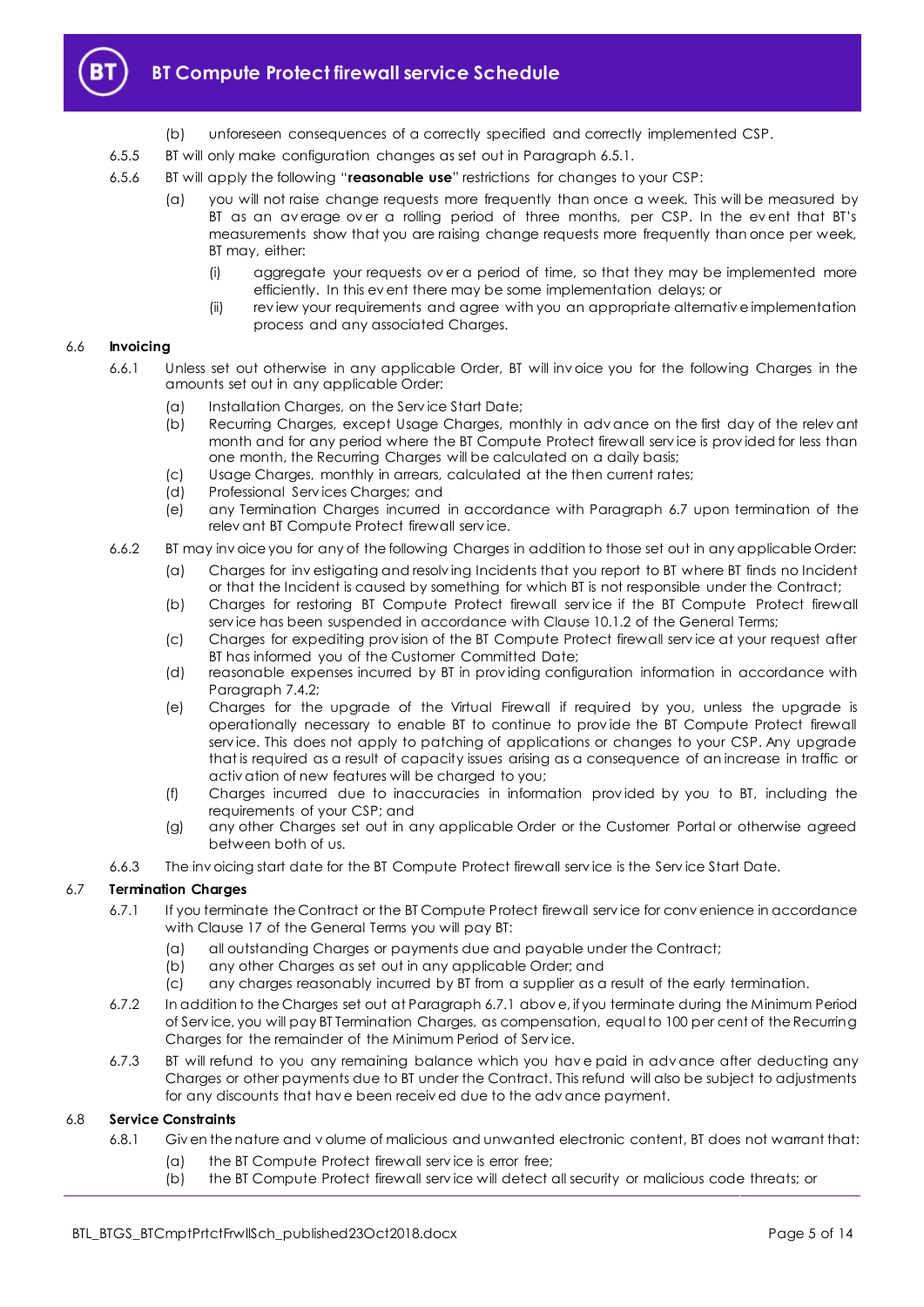

# **BT Compute Protect firewall service Schedule**

- (c) that use of the BT Compute Protect firewall serv ice will keep your network or computer systems free from all v iruses or other malicious or unwanted content or safe from intrusions or other security breaches.
- 6.8.2 You will be responsible for results obtained from the use of the BT Compute Protect firewall serv ice, and for conclusions drawn from such use.
- 6.8.3 BT will not be liable for any damage or Claims caused by errors or omissions in any information, instructions or scripts prov ided to BT by you in connection with the BT Compute Protect firewall serv ice, or any actions taken by BT at your direction.
- 6.8.4 In respect of the Firewall Anti-Virus Serv ice Option, the executable file that is being inspected is subject to a maximum file size of 10 per cent of the av ailable RAM allocated to the Virtual Firewall and up to a maximum limit of 1.6GB.
- 6.8.5 The BT Compute Protect firewall serv ice may not be av ailable in all locations.
- 6.8.6 Some Serv ice Options may not be av ailable on all Virtual Firewalls.
- 6.8.7 BT will not be liable if BT is unable to deliv er the BT Compute Protect firewall serv ice because of a lack of capacity on your selected Virtual Firewalls.
- 6.8.8 BT will not pro-activ ely v iew your reports and ev ents for security incidents.
- 6.8.9 The period ov er which data can be analysed is dependent on the number of ev ents occurring on the Virtual Firewall and logged by the Virtual Firewall.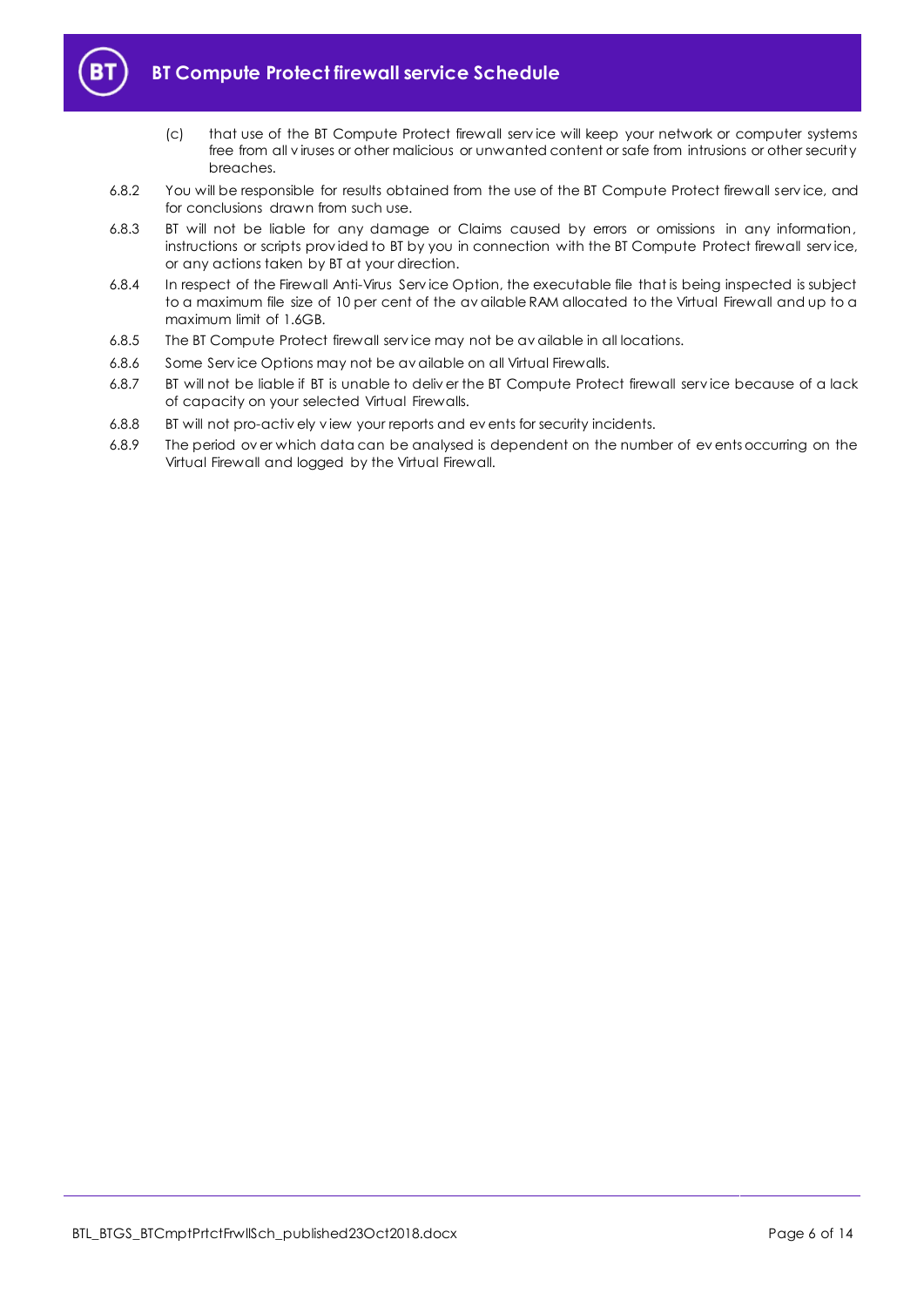

# <span id="page-6-0"></span>**Part B – Service Delivery and Management**

## <span id="page-6-1"></span>**7 BT's Obligations**

## 7.1 **Service Delivery**

Before the Serv ice Start Date and, where applicable, throughout the prov ision of the BT Compute Protect firewall serv ice, BT will prov ide you with contact details for the Serv ice Desk.

## <span id="page-6-4"></span>7.2 **Commissioning of the Service**

Before the Serv ice Start Date, BT will:

- 7.2.1 configure the Serv ice Option(s) selected by you;
- 7.2.2 conduct a series of standard tests on the BT Compute Protect firewall service to ensure that it is configured correctly; and
- <span id="page-6-5"></span>7.2.3 on the date that BT has completed the activ ities in this Paragraph [7.2,](#page-6-4) confirm to you that the BT Compute Protect firewall service is available for performance of any Acceptance Tests as set out in Paragrap[h 8.2.](#page-7-0)

#### <span id="page-6-6"></span>7.3 **During Operation**

On and from the Serv ice Start Date, BT:

- 7.3.1 will respond and use reasonable endeav ours to remedy an Incident without undue delay if BT detects or if you report an Incident with the BT Compute Protect firewall serv ice;
- 7.3.2 will, for a period of fiv e Business Days after the Serv ice Start Date, implement any minor changes or corrections to your CSP that may be necessary for the operation of the BT Compute Protect firewall serv ice. BT will implement such changes as soon as reasonably practicable. Any substantial changes to your CSP will incur additional Charges and may be scheduled for implementation following this initial fiv e Business Day period in accordance with Paragrap[h 6.5;](#page-3-6)
- 7.3.3 will maintain any relev ant Customer Portal and serv er to prov ide you with online access to a range of functions including performance reports and placing CSP change requests in accordance with Paragrap[h 6.5;](#page-3-6)
- 7.3.4 may carry out Maintenance from time to time and will use reasonable endeav ours to inform you at least five Business Days before any Planned Maintenance on the BT Compute Protect firewall service. Howev er, BT may inform you with less notice than normal where Maintenance is required in an emergency;
- 7.3.5 may, in the ev ent of a security breach affecting the BT Compute Protect firewall serv ice, require you to change any or all of your passwords;
- 7.3.6 will use secure protocols or a secure management link to connect to the Virtual Firewall via the Internet or other agreed network connection, in order to monitor the BT Compute Protect firewall serv ice proactiv ely and to assist in Incident diagnosis;
- 7.3.7 will, if you select the CSP production Serv ice Option as set out in Paragraph [3.7,](#page-2-3) capture the necessary information in consultation with your Customer Contact and produce your CSP;
- 7.3.8 will continuously monitor your Virtual Firewall for security alerts and regularly poll the Virtual Firewall to check it is operational; and
- 7.3.9 prov ide you with a user guide for the BT Compute Protect firewall serv ice.

#### 7.4 **The End of the Service**

On termination of the BT Compute Protect firewall serv ice by either of us, BT will:

- 7.4.1 terminate any rights of access to the relev ant Customer Portal and stop prov iding all other elements of the BT Compute Protect firewall serv ice; and
- <span id="page-6-3"></span>7.4.2 where requested in writing prior to the termination of this Contract, prov ide, where reasonably practical, configuration information relating to the BT Compute Protect firewall service in a format that BT reasonably specifies, prov ided you hav e, at that time, paid all Charges outstanding at and resulting from termination (whether or not due at the date of termination). You will pay all reasonable expenses incurred by BT in prov iding this information.

#### <span id="page-6-2"></span>**8 Your Obligations**

#### 8.1 **Service Delivery**

Before the Serv ice Start Date and, where applicable, throughout the prov ision of the BT Compute Protect firewall serv ice by BT, you will: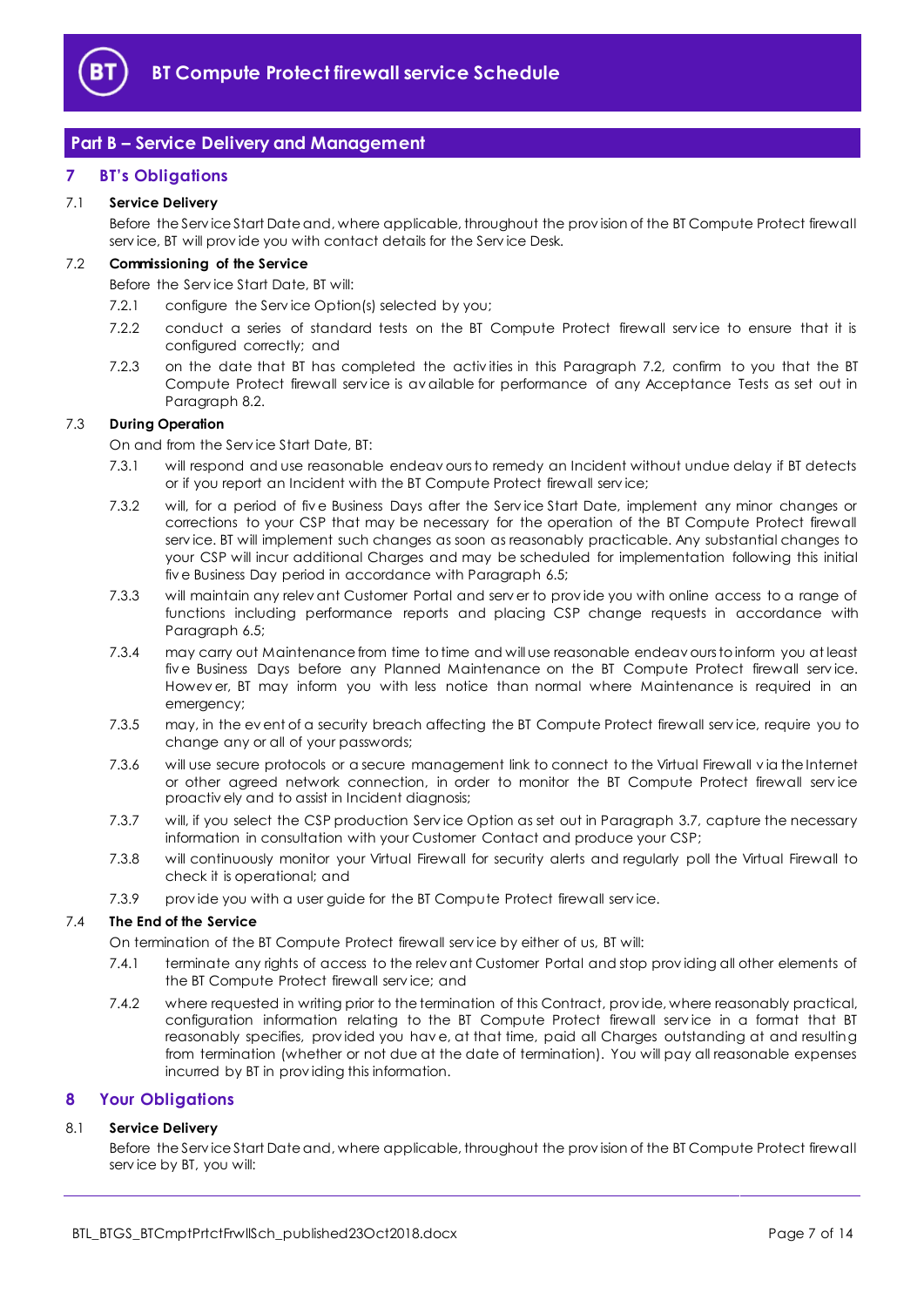

- 8.1.1 complete any preparation activities that BT may request to enable you to receive the BT Compute Protect firewall serv ice promptly and in accordance with any reasonable timescales;
- <span id="page-7-1"></span>8.1.2 in jurisdictions where an employer is legally required to make such disclosure to its Users and other employees:
	- (a) inform your Users or other employees that as part of the BT Compute Protect firewall serv ice being deliv ered by BT, BT may monitor and report to you the use of any targeted applications by them;
	- (b) ensure that your Users or other employees hav e consented or are deemed to hav e consented to such monitoring and reporting (if such consent is legally required); and
	- (c) agree that BT will not be liable for any failure by you to comply with this Paragraph [8.1.2,](#page-7-1) and you will be liable to BT for any Claims, losses, costs or liabilities incurred or suffered by BT due to your failure to comply with this Paragrap[h 8.1.2;](#page-7-1)
- 8.1.3 if you hav e not paid for the CSP production Serv ice Option as set out in Paragraph [3.7,](#page-2-3) submit, at the time of placing an Order, a CSP that meets the requirements and specifications adv ised by BT to you, including specifications that cov er your legacy network, application serv ices and other Enabling Serv ices, using the CSP requirements template prov ided by BT;
- 8.1.4 retain responsibility for your CSP;
- 8.1.5 manage, and prov ide BT with accurate details of your internal IP Address design;
- 8.1.6 modify your network routing to ensure appropriate traffic is directed to the Virtual Firewall.
- 8.1.7 ensure that Virtual Firewalls are able, in accordance with BT's instructions or any user guide prov ided to you by BT, to receiv e updates, such as v ulnerability signatures, directly ov er the Internet, or ov er an alternativ e path agreed with BT for that purpose;
- 8.1.8 ensure that your network and all applications conform to relev ant industry standards and prov ide written confirmation to BT upon reasonable request;
- 8.1.9 not act to misuse the BT Compute Protect firewall serv ice to contrav ene or circumv ent any Applicable Laws. BT may treat any contrav ention of the Applicable Laws as a material breach and:
	- (a) suspend the BT Compute Protect firewall serv ice and BT may refuse to restore BT Compute Protect firewall serv ice until BT receiv es an acceptable assurance from you that there will be no further contrav ention; or
	- (b) terminate the BT Compute Protect firewall serv ice upon Notice in accordance with Clause 25 of the General Terms;
- 8.1.10 use the Virtual Firewall image to create a Virtual Firewall within your Cloud Infrastructure;
- 8.1.11 provide BT with the IP Address to enable BT to take over the management of the Virtual Firewall;
- 8.1.12 prov ide and manage your own end-user VPN software including authentication of Users if you select the VPN Serv ice Option set out in Paragraph [3.1;](#page-1-7) and
- 8.1.13 be responsible for the av ailability of and the correct configuration of the Enabling Services in accordance with the user guide prov ided to you by BT.

#### <span id="page-7-4"></span><span id="page-7-0"></span>8.2 **Acceptance Tests**

- 8.2.1 You will carry out the Acceptance Tests for the BT Compute Protect firewall service within five Business Days after receiv ing Notice from BT in accordance with Paragrap[h 7.2.3](#page-6-5) ("**Acceptance Test Period**").
- <span id="page-7-3"></span>8.2.2 The BT Compute Protect firewall serv ice is accepted by you if you confirm acceptance in writing during the Acceptance Test Period or is treated as being accepted by you if you do not prov ide BT with Notice to the contrary by the end of the Acceptance Test Period.
- 8.2.3 Subject to Paragraph [8.2.4,](#page-7-2) the Serv ice Start Date will be the earlier of the following:
	- (a) the date that you confirm in writing acceptance of, or BT deems acceptance of, the BT Compute Protect firewall serv ice in accordance with Paragrap[h 8.2.2;](#page-7-3) or
	- (b) the date of the first day following the Acceptance Test Period.
- <span id="page-7-2"></span>8.2.4 If, during the Acceptance Test Period, you prov ide BT Notice that the Acceptance Tests hav e not been passed, BT will remedy the non-conformance without undue delay and prov ide you Notice that BT has remedied the non-conformance and inform you of the Serv ice Start Date.

#### 8.3 **During Operation**

On and from the Serv ice Start Date, you will:

- 8.3.1 ensure that Users report Incidents to the Customer Contact and not to the Serv ice Desk;
- 8.3.2 ensure that the Customer Contact will take Incident reports from Users and pass these to the Serv ice Desk using the reporting procedures agreed between both of us, and will be av ailable for all subsequent Incident management communications;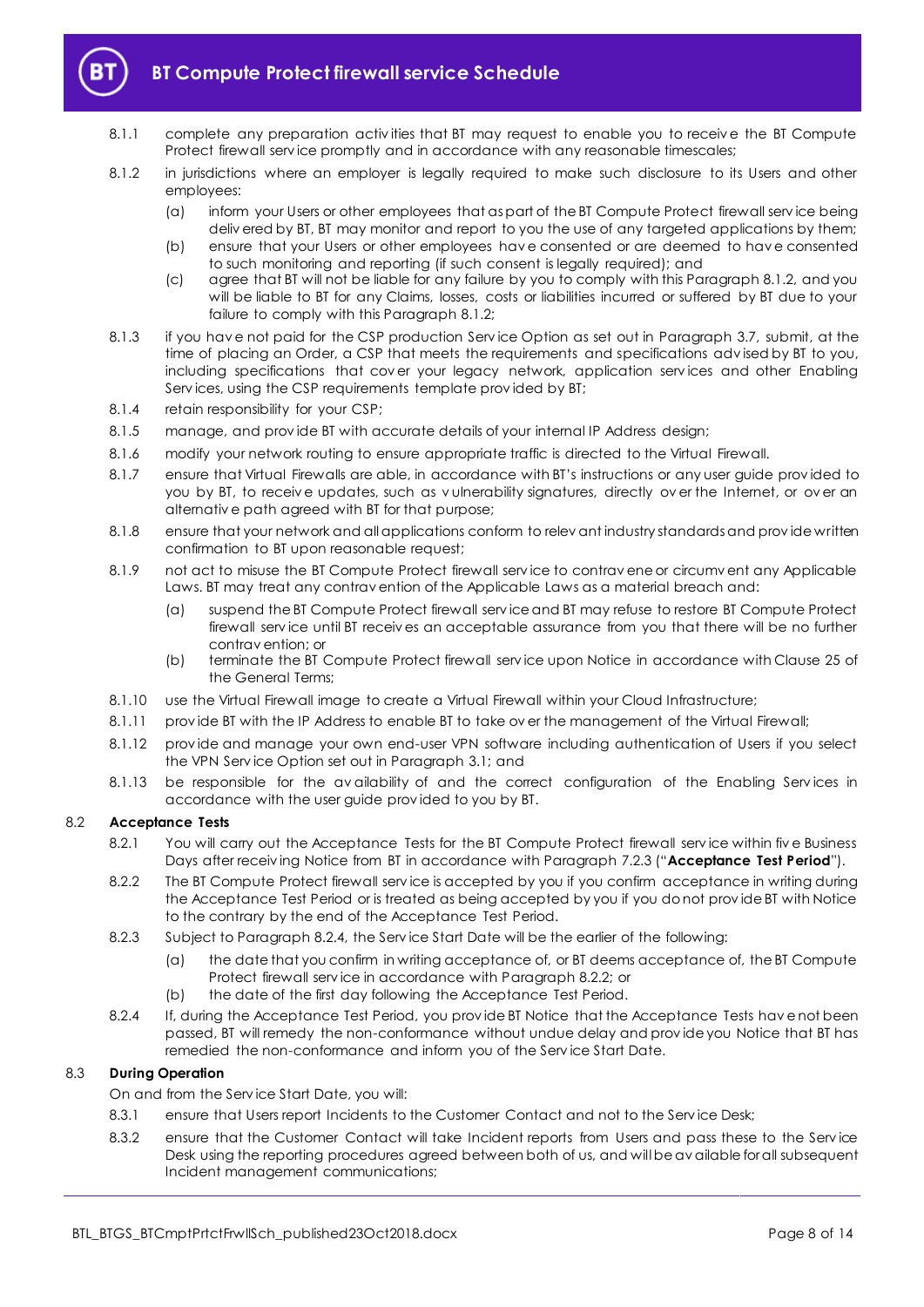

# **BT Compute Protect firewall service Schedule**

- 8.3.3 notify BT of any planned work that may cause an Incident;
- 8.3.4 ensure that any Customer Equipment that is connected to the BT Compute Protect firewall service or that you use, directly or indirectly, in relation to the BT Compute Protect firewall serv ice is:
	- (a) technically compatible with the BT Compute Protect firewall serv ice and will not harm or damage BT Equipment, the BT Network, or any of BT's supplier's or subcontractor's network or equipment;
	- (b) connected, approv ed and used in accordance with relev ant instructions, standards and Applicable Law and any safety and security procedures applicable to the use of that Customer Equipment; and
	- (c) adequately protected against v iruses and other breaches of security;
- 8.3.5 immediately disconnect any Customer Equipment, or adv ise BT to do so at your expense, where Customer Equipment:
	-
	- (a) does not meet any relev ant instructions, standards or Applicable Law; or (b) contains or creates material that is in breach of the Acceptable Us contains or creates material that is in breach of the Acceptable Use Policy and you are contacted by BT about such material,

and redress the issues with the Customer Equipment prior to reconnection to the BT Compute Protect firewall serv ice;

- 8.3.6 distribute, manage and maintain access profiles, passwords and other systems administration information relating to the control of Users' access to the BT Compute Protect firewall serv ice, including the Customer Portal;
- 8.3.7 ensure the security and proper use of all v alid User access profiles, passwords and other systems administration information used in connection with the BT Compute Protect firewall serv ice and:
	- (a) immediately terminate access for any person who is no longer a User;
	- (b) inform BT immediately if a user ID or password has, or is likely to, become known to an unauthorised person, or is being or may be used in an unauthorised way;
	- (c) take all reasonable steps to prev ent unauthorised access to the BT Compute Protect firewall serv ice;
	- (d) satisfy BT's security checks if a password is lost or forgotten; and
	- (e) change any or all passwords or other systems administration information used in connection with the BT Compute Protect firewall serv ice if BT requests you to do so in order to ensure the security or integrity of the BT Compute Protect firewall serv ice;
- 8.3.8 request, if applicable, up to fiv e login/password combinations for access to a Customer Portal for use by you or your agents. You may assign one login combination to BT's personnel. You are responsible for your agents' use of these IDs;
- 8.3.9 not stop, close down or delete the Virtual Machine on which the Virtual Firewall is hosted without the prior written consent of BT. BT shall not unreasonably withhold or delay its consent; and
- 8.3.10 take daily VM Snap Shots of the Virtual Firewall.

#### 8.4 **The End of the Service**

On termination of the BT Compute Protect firewall serv ice by either of us, you will destroy the Virtual Machine on which the Virtual Firewall is hosted.

#### <span id="page-8-0"></span>**9 Notification of Incidents**

Where you become aware of an Incident:

- 9.1 the Customer Contact will report it to the Service Desk;
- <span id="page-8-1"></span>9.2 BT will giv e you a Ticket;
- <span id="page-8-2"></span>9.3 BT will inform you when it believ es the Incident is cleared and will close the Ticket when:
	- 9.3.1 you confirm that the Incident is cleared within 24 hours of being informed; or
	- 9.3.2 BT has attempted unsuccessfully to contact you, in the way agreed between both of us in relation to the Incident, and you hav e not responded within 24 hours of BT's attempt to contact you.
- <span id="page-8-3"></span>9.4 If you confirm that the Incident is not cleared within 24 hours of being informed, the Ticket will remain open and BT will continue to work to resolv e the Incident.
- 9.5 Where BT becomes aware of an Incident, Paragraphs [9.2,](#page-8-1) [9.3](#page-8-2) and [9.4](#page-8-3) will apply.
- 9.6 BT will keep you informed throughout the course of the Incident resolution at regular interv als. Updates may be prov ided by telephone or email.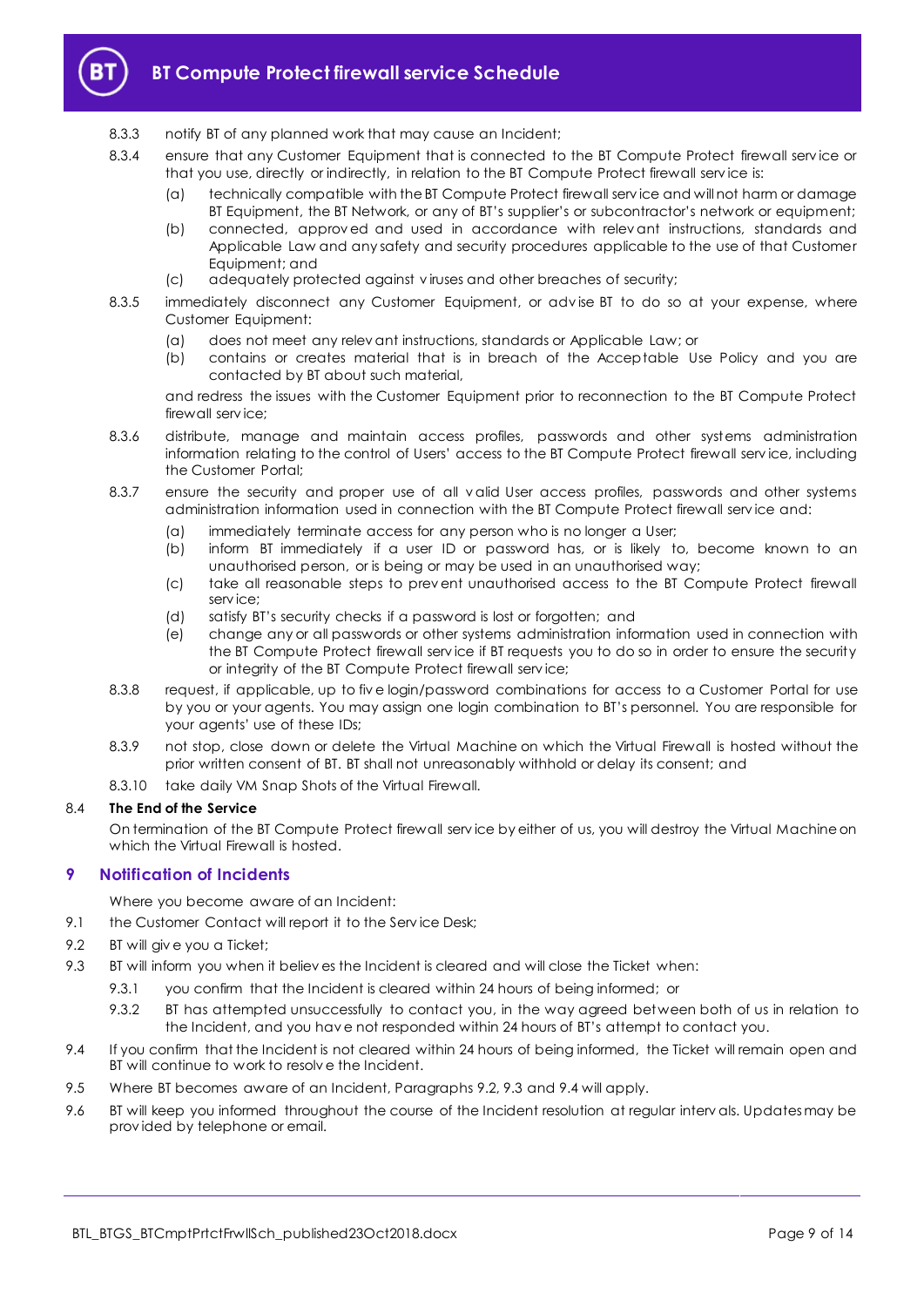

# <span id="page-9-0"></span>**Part C – Service Levels**

#### <span id="page-9-1"></span>**10 On Time Delivery**

#### <span id="page-9-9"></span>10.1 **On Time Delivery Service Level**

10.1.1 BT will deliv er the BT Compute Protect firewall serv ice on or before the Customer Committed Date (the "**On Time Delivery Service Level**").

#### 10.2 **On Time Delivery Service Credits**

- 10.2.1 If BT does not meet the On Time Deliv ery Serv ice Lev el, you may claim On Time Deliv ery Serv ice Credits for each day after the Customer Committed Date until the Serv ice Start Date as set out in this Paragraph [10.](#page-9-1)
- 10.2.2 You may claim On Time Deliv ery Serv ice Credits by reporting any failure to meet the On Time Deliv ery Serv ice Lev el to the Serv ice Desk in accordance with Paragrap[h 10.](#page-9-1)
- 10.2.3 If both of us hav e agreed a rev ised Customer Committed Date in writing, or if BT exercises BT's right to rev ise the Customer Committed Date as set out in Paragraph [6.4.1,](#page-3-7) the calculation of any On Time Deliv ery Serv ice Credits will be made by reference to the rev ised Customer Committed Date.

#### 10.3 **Exceptions**

- 10.3.1 The On-Time Deliv ery Serv ice Lev el does not apply to upgrades or changes to the BT Compute Protect firewall serv ices, unless these require the installation of new components and hav e an agreed deliv ery date, in which case the Customer Committed Date will be that agreed deliv ery date.
- 10.3.2 The On-Time Deliv ery Serv ice Lev el does not apply to access to the Serv ice Performance Reports v ia the Customer Portal or the ability to request CSP changes v ia the Customer Portal.

#### <span id="page-9-2"></span>**11 Service Availability**

#### <span id="page-9-7"></span>11.1 **Availability Service Level**

- 11.1.1 From the Service Start Date, BT will provide the BT Compute Protect firewall service with a target av ailability corresponding to the applicable SLA Category for the BT Compute Protect firewall serv ice as set out in the table in Paragraph [11.2.1](#page-9-3) below (the "**Availability Service Level**").
- 11.1.2 You may request Av ailability Serv ice Credits for Qualifying Incidents at either:
	- (a) the Standard Av ailability Serv ice Credit Rate, as set out in Paragraph [11.3.5;](#page-9-4) or
	- (b) as applicable, the Elev ated Av ailability Serv ice Credit Rate, as set out in Paragraph [11.3.6.](#page-9-5)

#### <span id="page-9-3"></span>11.2 **SLA Categories**

11.2.1 The following table sets out the Av ailability Annual Target, the Maximum Annual Av ailability Downtime, the Maximum Monthly Av ailability Downtime, and the Serv ice Credit Interv al for each SLA Category:

| <b>SLA</b><br>Category | Availability<br><b>Annual Target</b> | Maximum<br>Annual<br>Availability<br><b>Downtime</b> | Maximum<br><b>Monthly</b><br>Availability<br><b>Downtime</b> | <b>Service Credit</b><br>Interval |
|------------------------|--------------------------------------|------------------------------------------------------|--------------------------------------------------------------|-----------------------------------|
| Cat B                  | $\geq 99.9\%$                        | 8 hours                                              | hour                                                         | hour                              |

#### <span id="page-9-6"></span>11.3 **Availability Service Credits**

- 11.3.1 If a Qualifying Incident occurs, BT will measure the Av ailability Downtime for the Virtual Firewall starting from when you report or BT giv es you notice of a Qualifying Incident, and ending when BT closes the Incident in accordance with Paragrap[h 9.3.](#page-8-2)
- 11.3.2 BT will measure the Av ailability Downtime in units of full minutes.
- <span id="page-9-8"></span>11.3.3 BT will then calculate the cumulativ e Av ailability Downtime per Virtual Firewall for the calendar month in which the Qualifying Incident occurred ("**Cumulative Monthly Availability Downtime**") and for the prev ious 12 consecutiv e calendar months (the "**Cumulative Annual Availability Downtime**").
- 11.3.4 In the ev ent a Virtual Firewall has been installed for less than 12 consecutiv e months, BT will apply an assumed Cumulativ e Annual Av ailability Downtime for the prev ious 12 consecutiv e months for that Virtual Firewall using the Av ailability Downtime data recorded to date.
- <span id="page-9-4"></span>11.3.5 In the event that the Cumulative Monthly Availability Downtime of a Virtual Firewall exceeds the Maximum Monthly Av ailability Downtime, you may request Av ailability Serv ice Credits at the Standard Av ailability Serv ice Credit Rate for each stated Serv ice Credit Interv al abov e the Maximum Monthly Av ailability Downtime.
- <span id="page-9-5"></span>11.3.6 In the ev ent that the Cumulativ e Annual Av ailability Downtime of a Virtual Firewall, measured in accordance with Paragraph [11.3.1](#page-9-6) abov e, exceeds the Maximum Annual Av ailability Downtime, you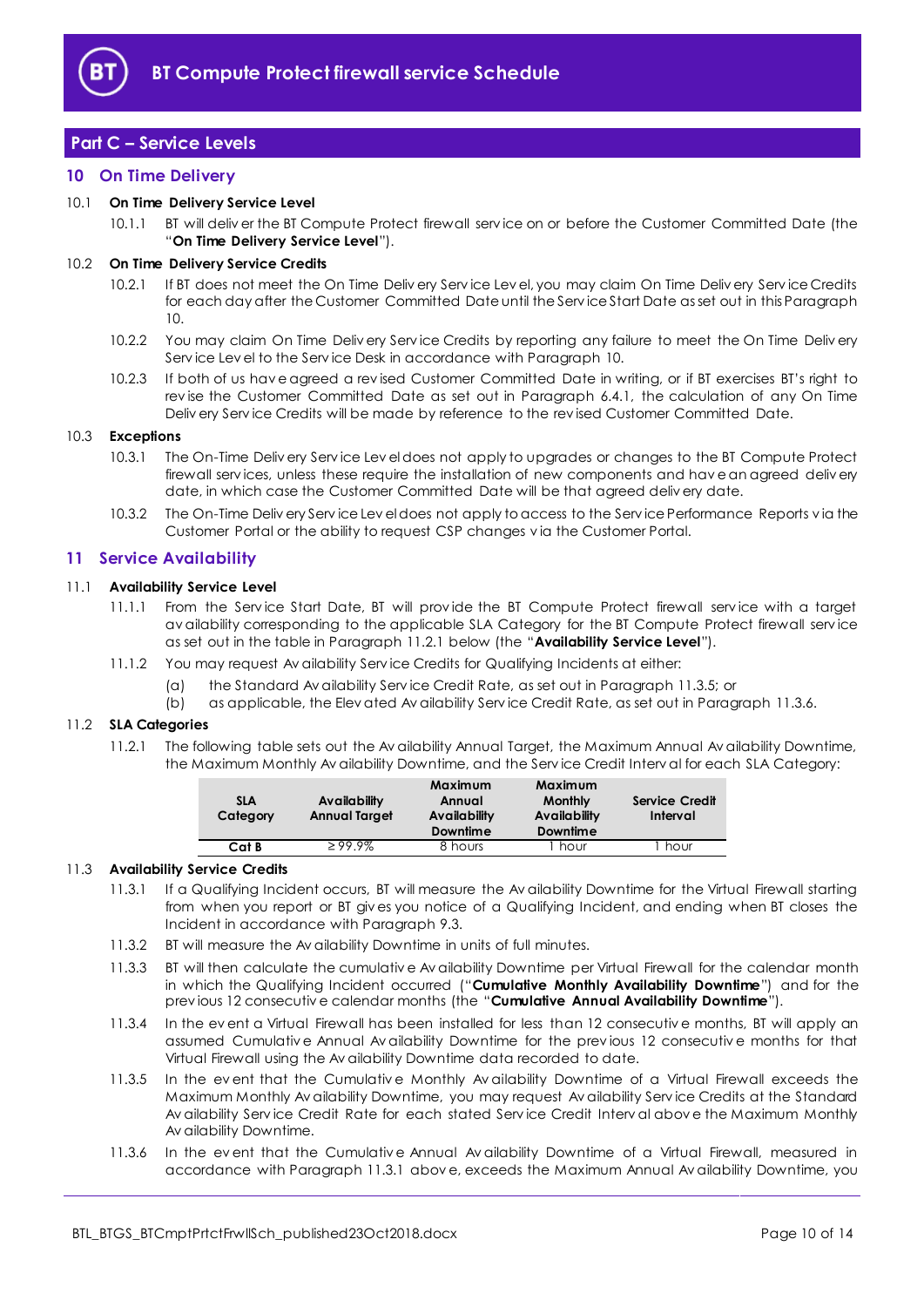

may request Av ailability Serv ice Credits for all further Qualifying Incidents at the Elev ated Av ailability Serv ice Credit Rate for each started Serv ice Credit Interv al abov e the Maximum Annual Av ailability Downtime up to and until the Cumulativ e Annual Av ailability Downtime of a Virtual Firewall is less than the Maximum Annual Av ailability Downtime. The Elev ated Av ailability Serv ice Credits under this Paragraph [11.3.6](#page-9-5) replace the Standard Av ailability Serv ice Credits in Paragraph [11.3.5](#page-9-4) and will be applicable irrespectiv e of the Cumulativ e Monthly Av ailability Downtime of a Virtual Firewall exceeding the Maximum Monthly Av ailability Downtime in the respectiv e month.

#### <span id="page-10-0"></span>**12 Requests for Service Credits**

- <span id="page-10-2"></span>12.1 You may request applicable Serv ice Credits within 28 days of the end of the calendar month in which a Qualifying Incident occurred by prov iding details of the reason for the claim. Any failure by you to submit a request in accordance with this Paragraph [12.1](#page-10-2) will constitute a waiv er of any claim for Serv ice Credits for that calendar month.
- 12.2 Upon receipt of a v alid request for Service Credits in accordance with Paragrap[h 12.1;](#page-10-2)
	- 12.2.1 BT will issue you with the applicable Serv ice Credits by deducting those Serv ice Credits from your inv oice within two billing cycles of the request being receiv ed; and
	- 12.2.2 following termination of the Contract where no further inv oices are due to be issued by BT, BT will pay you the Serv ice Credits in a reasonable period of time.
- 12.3 Service Credits for all Service Lev els will be aggregated and are av ailable up to a maximum amount equal to 100 per cent of the Monthly Recurring Charge for the affected Virtual Firewall.
- 12.4 All Service Levels and Service Credits will be calculated in accordance with information recorded by, or on behalf of, BT.
- 12.5 The Serv ice Lev els under this Schedule will not apply:
	- 12.5.1 in the ev ent that Clause 8 or Clause 23 of the General Terms applies; or
	- 12.5.2 during any trial period of the BT Compute Protect firewall service.

#### <span id="page-10-1"></span>**13 CSP Change Request Delivery Time Targets**

- 13.1 Targets apply to Urgent and Standard Changes.
- 13.2 The response time for the changes is set out below:

| <b>Reauest</b>         | Target Response |
|------------------------|-----------------|
| Urgent Change          | 4 Hours         |
| <b>Standard Change</b> | 8 Hours         |

13.2.1 Service Credits do not apply to CSP change requests.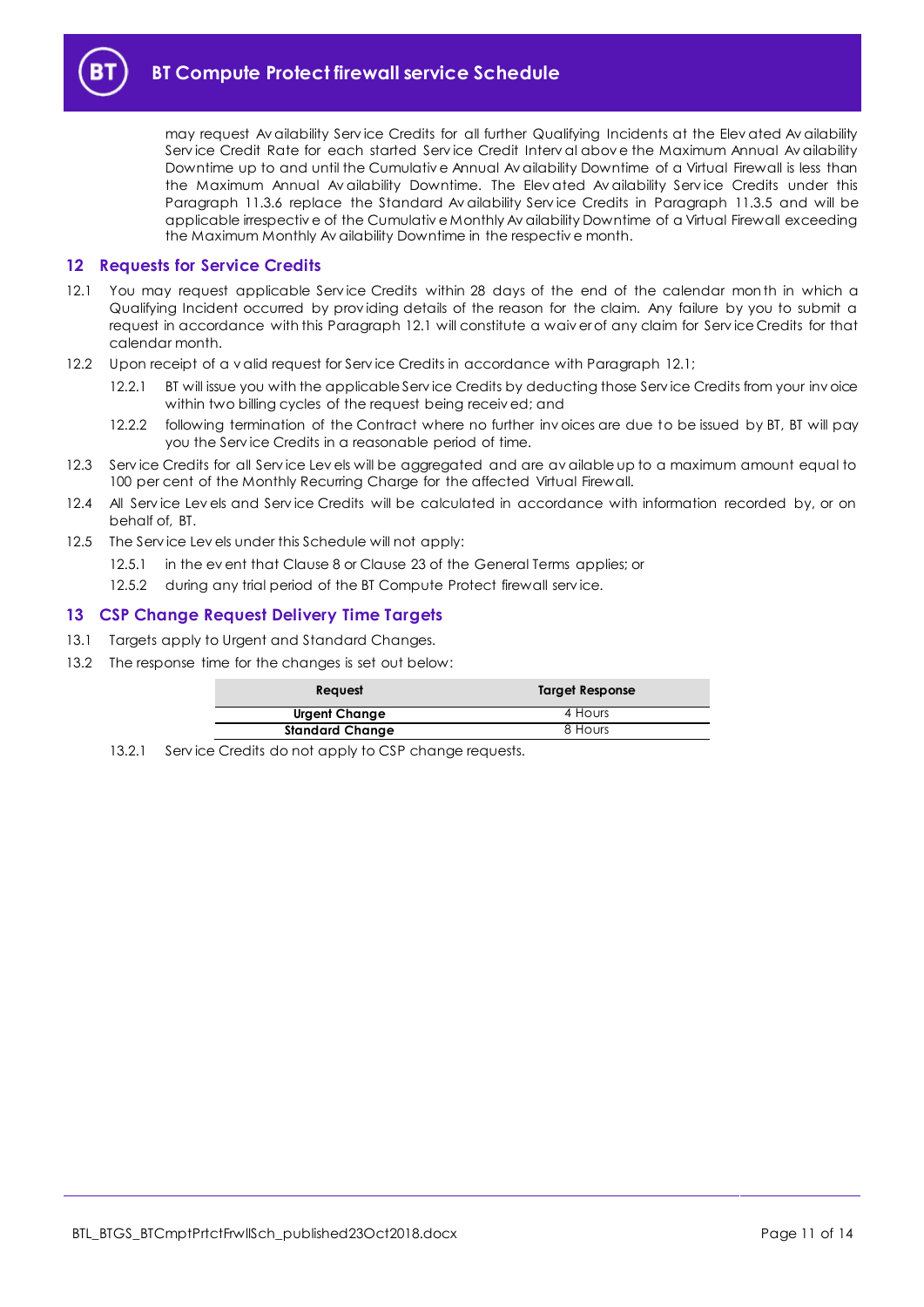

# <span id="page-11-0"></span>**Part D – Defined Terms**

#### <span id="page-11-1"></span>**14 Defined Terms**

In addition to the defined terms in the General Terms, capitalised terms in this Schedule will hav e the below meanings (and in the case of conflict between these defined terms and the defined terms in the General Terms, these defined terms will take precedence for the purposes of this Schedule). BT has repeated some definitions in this Schedule that are already defined in the General Terms. This is to make it easier for you to find the definitions when reading this Schedule.

"**Acceptance Test Period**" has the meaning giv en in Paragrap[h 8.2.1.](#page-7-4)

"**Acceptance Tests**" means those objectiv e tests conducted by you that when passed confirm that you accept the BT Compute Protect firewall serv ice and that the BT Compute Protect firewall serv ice is ready for use save for any minor non-conformities that will be resolv ed as an Incident in accordance with Paragrap[h 7.3.1.](#page-6-6)

"**Availability**" means the period of time when a Virtual Firewall is functioning.

"**Availability Annual Target**" has the meaning giv en in the table at Paragraph [11.2.1](#page-9-3) for the relev ant SLA Category.

"**Availability Downtime**" means the period of time during which a Qualifying Incident exists as measured by BT in accordance with Paragrap[h 11.3.1.](#page-9-6) 

"**Availability Service Credit**" means the Serv ice Credit av ailable for a failure to meet the Av ailability Serv ice Lev el and calculated at the Standard Av ailability Serv ice Credit Rate or at the Elev ated Av ailability Serv ice Credit Rate as applicable.

"**Availability Service Level**" has the meaning giv en in Paragrap[h 11.1.1.](#page-9-7)

"**BT Cloud Compute Service**" means the BT cloud based serv ice prov iding you with a self-serv ice capability to browse, select, prov ision, and manage v irtual infrastructure including a Virtual Machine, network, storage for recording and storing information and data, and security.

"**BT Compute Protect firewall service**" has the meaning giv en in Paragrap[h 1.](#page-1-3)

"**Cloud Infrastructure**" means your v irtual infrastructure used to host the Virtual Firewall or which is protected by the Virtual Firewall.

"**CSP**" means your customer security policy containing the security rules, set and owned by you, that are applied to the Virtual Firewall and determine the operation of the BT Compute Protect firewall serv ice.

"**Cumulative Annual Availability Downtime**" has the meaning giv en in Paragraph [11.3.3.](#page-9-8)

"**Cumulative Monthly Availability Downtime**" has the meaning giv en in Paragrap[h 11.3.3.](#page-9-8)

"**Customer Equipment**" means any equipment including any Purchased Equipment and any software, used by you in connection with the BT Compute Protect firewall serv ice.

"**Customer Portal**" means one or more webpages made av ailable to you by BT to prov ide for one or more specific functions in relation to the BT Compute Protect firewall serv ice.

"**Elevated Availability Service Credit Rate**" means 8 per cent of the Monthly Recurring Charges for the applicable Virtual Firewall.

"**Enabling Service**" has the meaning giv en in Paragrap[h 5.1.](#page-3-8)

"**General Terms**" means the general terms to which this Schedule is attached or can be found at [www.bt.com/terms,](http://www.bt.com/terms) and that form part of the Contract.

"**Incident**" means an unplanned interruption to, or a reduction in the quality of, the BT Compute Protect firewall serv ice or particular element of the BT Compute Protect firewall serv ice.

"**Installation Charges**" means those Charges set out in any applicable Order in relation to installation of the BT Compute Protect firewall service or any Purchased Equipment, Customer Equipment or BT Equipment as applicable.

"**Internet**" means a global system of interconnected networks that use a standard Internet Protocol to link dev ices worldwide.

"**Internet Protocol**" or "**IP**" means a communications protocol for dev ices connected to the Internet that specifies the format for addresses and units of transmitted data.

"**IP Address**" means a unique number on the Internet of a network card or controller that identifies a dev ice and is v isible by all other dev ices on the Internet.

"**Maximum Annual Availability Downtime**" has the meaning giv en in the table at Paragraph [11.2.1](#page-9-3) for the relev ant SLA Category.

"**Maximum Monthly Availability Downtime**" has the meaning giv en in the table at Paragraph [11.2.1](#page-9-3) for the relev ant SLA Category.

"**Minimum Period of Service**" means a period of 30 consecutiv e days beginning on the Serv ice Start Date.

"**Monthly Recurring Charges**" means the monthly Recurring Charges for the applicable Virtual Firewall and the sum of the Usage Charges for the three full prev ious months div ided by three.

"**Notice to Amend**" has the meaning giv en in Paragraph [6.1.2.](#page-3-4)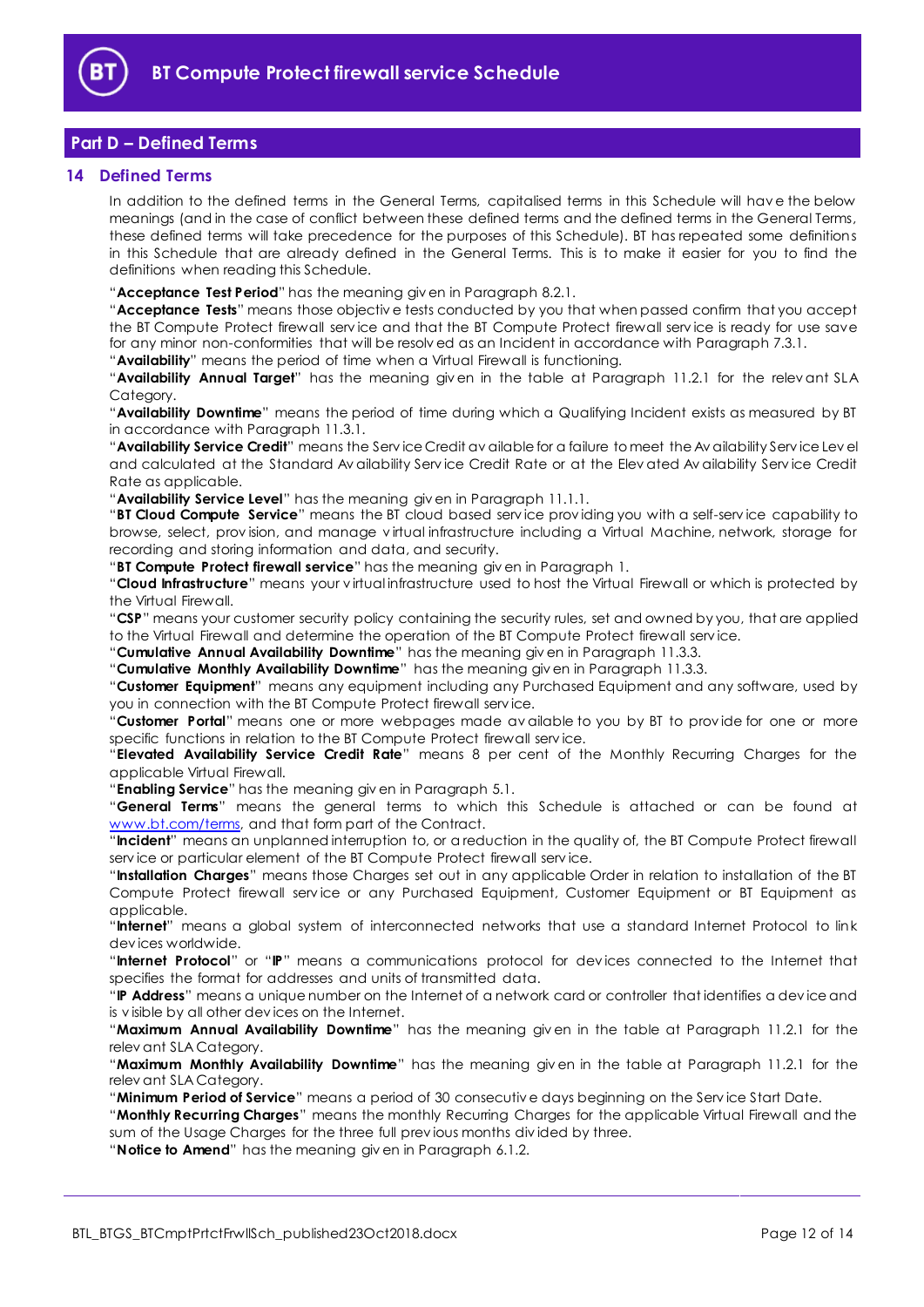"**On Time Delivery Service Credits**" means the Serv ice Credit av ailable for a failure to meet the On Time Deliv ery Service Level, which are equal to 4 per cent of the Recurring Charges for the applicable Virtual Firewall, per day.

"**On Time Delivery Service Level**" has the meaning giv en in Paragrap[h 10.1.](#page-9-9)

"**Planned Maintenance**" means any Maintenance BT has planned to do in adv ance.

"**Professional Services**" means those serv ices prov ided by BT which are labour related serv ices.

"**Qualifying Incident**" means a Sev erity Lev el 1 Incident, except where any of the following ev ents have occurred:

- (a) the BT Compute Protect firewall serv ice has been modified or altered in any way by you, or by BT in accordance with your instructions;
- (b) Planned Maintenance;
- (c) you hav e performed any configurations on the Enabling Serv ices that BT did not approv e or you cease or disable the Enabling Serv ices;
- (d) an Incident has been reported and BT cannot confirm that an Incident exists after performing tests; or
- (e) you requested BT to test the BT Compute Protect firewall serv ice at a time when no Incident has been detected or reported.

"**RAM**" means random access memory.

"**Recurring Charges**" means the Charges for the BT Compute Protect firewall serv ice or applicable part of the BT Compute Protect firewall service that are invoiced repeatedly in every payment period (e.g. every month), as set out in any applicable Order.

"**Security Information and Event Management**" or "**SIEM**" means software operating centrally which collects, stores, and analyses logs from perimeter to end user. It monitors for security threats in real time for quick attack detection, containment, and response with holistic security reporting and compliance management.

"**Service Credit Interval**" has the meaning giv en in the table at Paragraph [11.2.1](#page-9-3) for the relev ant SLA Category. "**Service Desk**" means the helpdesk that you are able to contact to submit serv ice requests, report Incidents and ask questions about the BT Compute Protect firewall serv ice.

"**Service Level**" means each of the On Time Deliv ery Serv ice Lev el and the Av ailability Serv ice Lev el.

"**Service Management Boundary**" has the meaning giv en in Paragraph [4.](#page-2-0)

"**Service Options**" has the meaning giv en in Paragrap[h 3.](#page-1-5)

"**Service Performance Reports**" means the Standard Serv ice Component set out in Paragraph [2.2.](#page-1-6)

"**Service Start Date**" means the date BT first makes a BT Compute Protect firewall serv ice av ailable to you ev en if access to the Serv ice Performance Reports v ia the Customer Portal or the ability to request CSP changes v ia the Customer Portal are not av ailable.

"**Severity Level 1 Incident**" means an Incident that cannot be circumv ented and that constitutes a complete loss of serv ice at a Virtual Firewall.

"**SLA Category**" means the category, which, in accordance with the table set out at Paragraph [11.2.1,](#page-9-3) specifies the following in relation to the applicable Virtual Firewall:

- (a) Av ailability Annual Target;
- (b) Maximum Annual Av ailability Downtime;
- (c) Maximum Monthly Av ailability Downtime; and
- (d) Serv ice Credit Interv al.

"**Standard Availability Service Credit Rate**" means 4 per cent of the Monthly Recurring Charges for the applicable Virtual Firewall.

"**Standard Change**" means upgrades and modifications resulting from planned dev elopments and security improv ements.

"**Standard Service Components**" has the meaning giv en in Paragraph [2.](#page-1-4)

"**Ticket**" means the unique reference number prov ided by BT for an Incident and that may also be known as a "**fault reference number**".

"**Uniform Resource Locator**" or "**URL**" means a character string that points to a resource on an intranet or the Internet.

"**Urgent Change**" means upgrades and modifications needed as a result of unplanned activ ities or unforeseen activ ities which are critical to maintaining the security of your organisation. BT may charge you for an Urgent Change.

"**Usage Charges**" means the Charges for the BT Compute Protect firewall serv ice or applicable part of the BT Compute Protect firewall serv ice that are calculated by multiplying the v olume of units that you used or incurred in a period (e.g. number of agents using the BT Compute Protect firewall serv ice, or the number of minutes the BT Compute Protect firewall serv ice was used for) with the relev ant fee as set out in any applicable Order.

"**Virtual Firewall**" means a software based network security system that uses rules to control incoming and outgoing network traffic.

"**Virtual Machine**" or "**VM**" means a self-contained operating system that functions as a separate serv er.